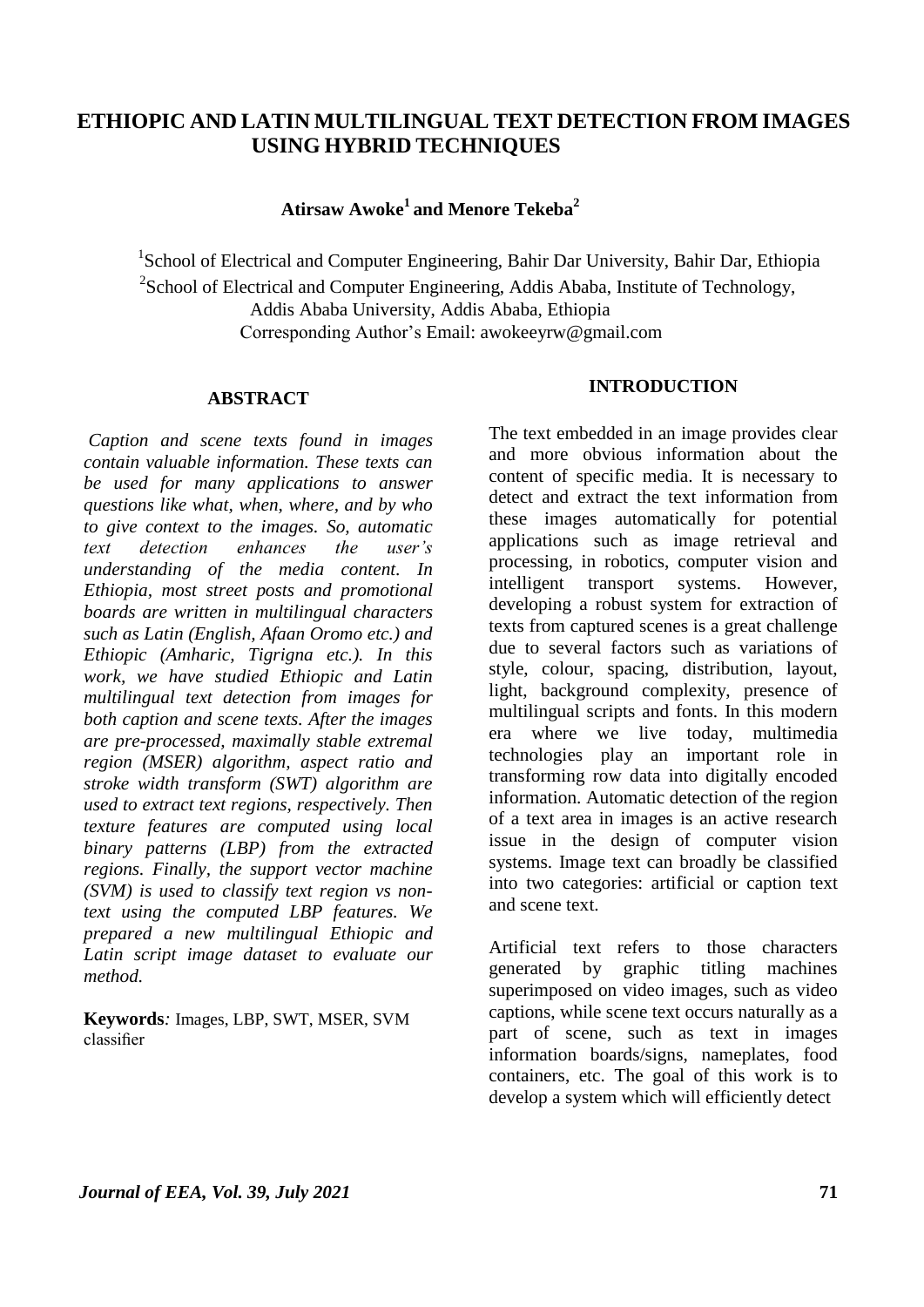image regions that contain Ethiopic and Latin texts from images. The paper is organized as follows. The first part of the paper provides an overview of the general background and reviews of different works which helps to understand multilingual text detection techniques from images.

The next part basically included the design and development parts of the paper. Here the proposed model and algorithms used in the model are discussed. Then the results and the experiments conducted are discussed. Finally, the conclusion and the recommendation of a future work which are forwarded by the researchers are put together.

## **RELATED WORKS**

Current text detection from images approaches can be broadly categorized into four groups: texture-based approach, region-based approach, hybrid approach of texture and region-based Methods and Morphological based text detection.

## **A.Texture Based Approach**

These methods are based on the fact that texts in images have distinct textural properties which distinguish them from the background [1]. Wenge, et al, Proposed wavelet transform of an image is done to characterize the local energy variations (LEV) of pixels in the successive scale levels. In each scale level, the corresponding local energy variations are computed. The resulting binary map image in each scale level is subsequently analysed by connected component analysis (CCA) technique to label different objects and backgrounds. Finally, all text regions in the consecutive scale levels are fused into the original image and text regions are detected.

Kim Kwang suggested a technique that uses a combination of (Continuously Adaptive Mean Shift) CAMSHIFT and SVM for detection and extraction of text is proposed. They use a small window to scan the input image, classifies the pixel located at the centre of the window into text or non-text by analysing its

textural properties using a SVM. Then the CAMSHIFT algorithm is used to verify text regions which are the result of the texture analysis. Ye, Qixiang, et al [4] applied coarseto-fine detection framework by using different text properties in different detection stages. In the coarse detection, candidate text regions are firstly obtained using properties of dense intensity variety and contrast between text and its background. In the fine detection step, Texture property is used to discriminate text with other non-text patterns. Texture features such as wavelet moment features, wavelet histogram features, wavelet co-occurrence features and crossing count histogram features are used to identify text lines from the candidate ones. A forward search feature selection algorithm is used to find effective features and an SVM classifier is used to perform text/non-text classification tasks.

One system developed by Vinod, H. C., et al in [5] for detection of text makes use of Laplacian method based on wavelet and colour features. The Maximum Gradient Difference (MGD) map is obtained by moving the window over the image. Text regions typically have larger MGD values than nontext regions because they have many positive and negative peaks. Therefore, they convert the input frame into a binary frame and then Fuzzy C-means is applied to classify the feature into two clusters: background and text candidates.

## **B**. **Region Based Approach**

Region-based approaches done by Zhang, Jing, and Rangachar Kasturi in [1] attempts to use similarity standard of text, such as colour, size, stroke width, edge and gradient information. These approaches usually have lower computation cost and the outputs can closely cover text regions. In paper [6] Liu, Xiaoqing, and Jagath Samarabandu proposed a method which has three stages: Candidate text region detection, text region localization and character extraction.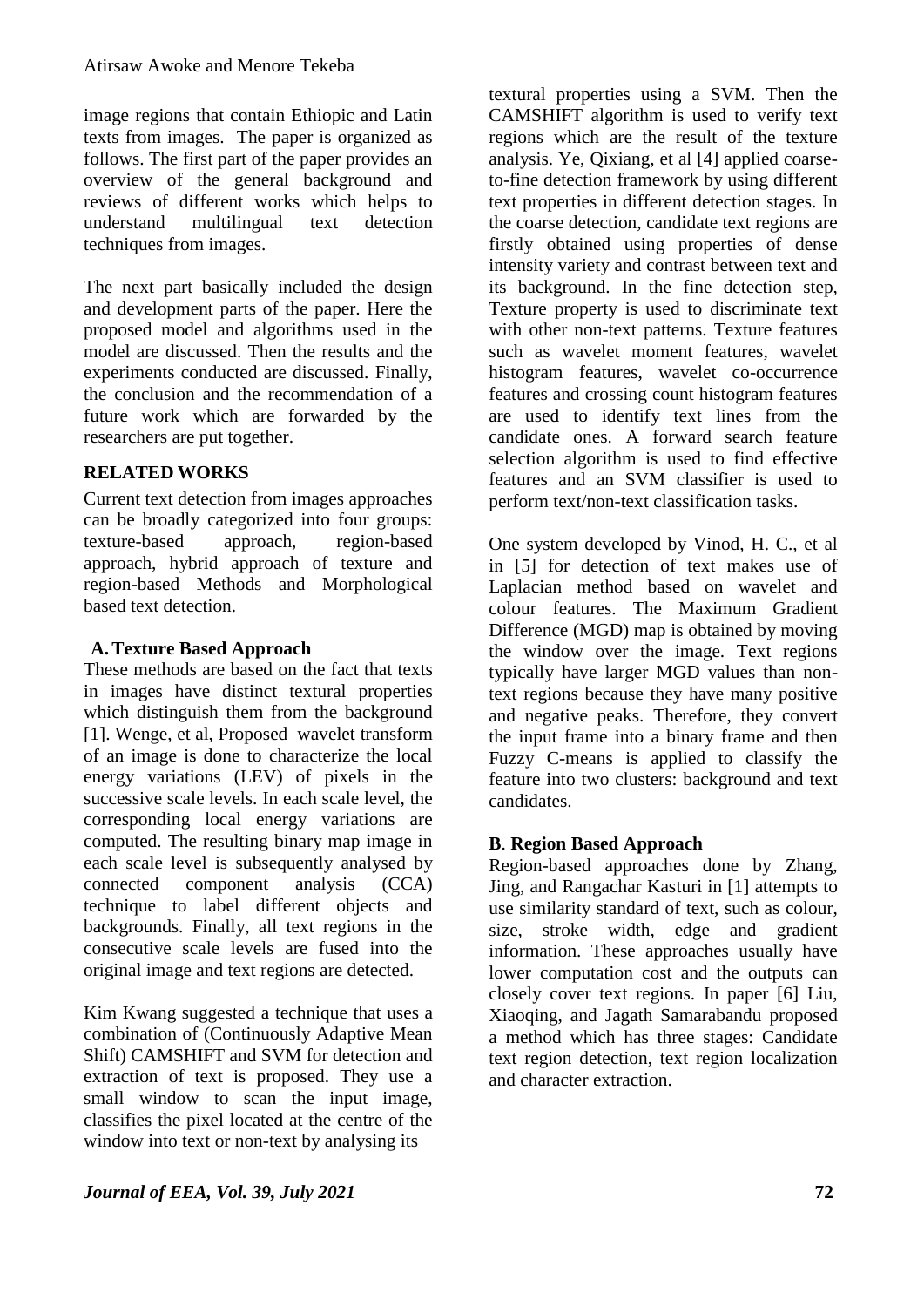In its first stage, they used the magnitude of the second derivative of intensity as a measurement of edge strength, and this allowed a better detection of intensity peaks that normally characterizes text in the images. Edge detector is carried out by using a multiscale strategy in which the multiscale images are mainly produced by Gaussian pyramids after successively applying a low pass filter and down sample the original image reducing the image in both vertical and horizontal directions.

In the second stage, they assume texts are found in clusters arranged compactly. So, this characteristic of clustering is used to localize text regions. In the third stage, the existing OCR engines were used. For text detection mainly from video images, Anthimopoulos, Marios, et al [7] applied a two-stage methodology. In its first stage, the text lines are detected based on the canny edge map of the image. In the next stage, the result is refined using the sliding window and a SVM classifier. Feature vectors of the candidate regions are obtained usingLBP which describes the local edge distribution.

In research work [8], Chen, Huizhong, et al proposed Connected Component based (CCbased) text detection algorithm, which employs MSER as basic letter candidates. To improve the weakness of MSER they deploy the complimentary properties of canny edges and MSER is combined in edge-enhanced MSER. Further they propose to generate the SWT image of these regions using the distance transform to efficiently obtain more reliable results. Then they apply the geometric as well as stroke width information to perform filtering and pairing of CCs. Finally, letters are clustered into lines. In other work which uses a connected component-based approach for text extraction [9] is based on colour reduction technique. The Colour images are converted to gray scale images and edge image is generated using a contrast segmentation algorithm.

Luminance value thresholding is applied to increase the contrast between the possibly interesting regions and the rest of the image. Then they applied the horizontal projection of the edge image in order to localize the possible text areas.

In the works of Zhang, Xin, et al [10], the Colour-Edge combined algorithm consisting of two stages is proposed for text detection and extraction. In the first stage, they detect the text area by applying the Colour-Edge combined algorithm.

In the second stage, the text background is removed and the left part is binarized for text location. The Transition Map method is used to filter the text from the background. The model makes use of the exponential changes of colour between the edge of text and background to detect the text area, and then the background is removed. To improve the efficiency of the method, canny edge detection and some morphology operation is performed

#### **C. Hybrid Approach of Texture and Region Based Methods**

Hybrid approaches [1] seek to introduce the textural property of text regions into regionbased approach. In a research work done in [11] they try to combine texture and CC-based information to detect text. They propose first and second order statistical texture features to detect and localize the text in the image. CC extraction is used to segment candidate text components from the localized text region. Finally, morphological operations and heuristic filters are used to filter out non-text components. The other literature in this regard is the one mentioned in [12]. The authors created a text confidence map for a series of different scaling of gray scale images to represent the possibility of text on an area using the wald boost classifier trained by histogram of gradient (HOG) features. They adopted Niblack's algorithm to convert gray scale image into binary image, and uses the conditional random field to determine whether the candidate area contains text or not.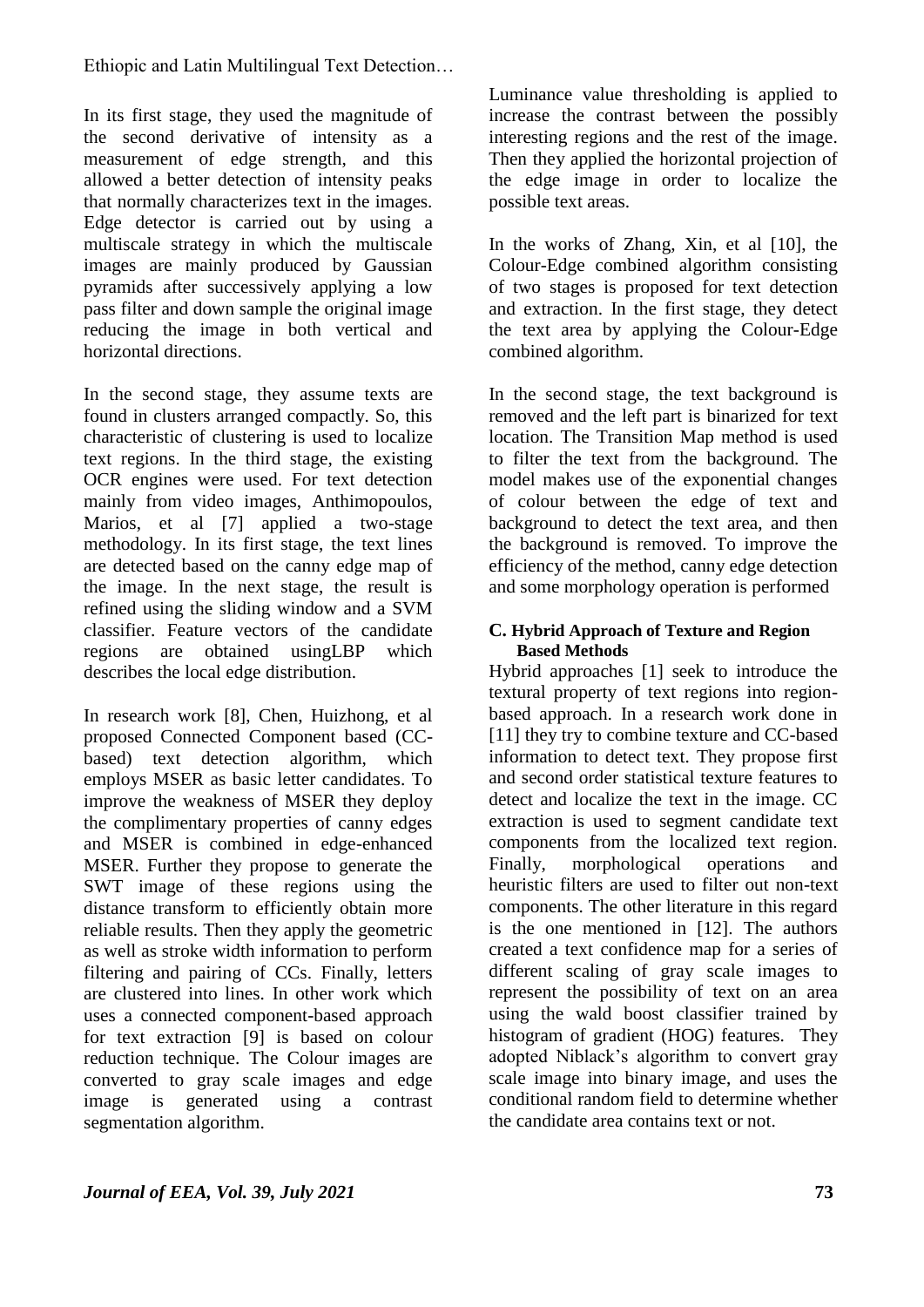Atirsaw Awoke and Menore Tekeba

Finally, they applied a minimum spanning tree to connect the same line of text.

#### **D. Morphological Based Approach**

In work [13] by Thilagavathy, A., et al, the researchers go through the following steps to detect texts. They split the video into frames. Key frame is selected from the frames by edge comparison with the help of the Sobel edge detector.

Text candidate regions are generated again using Sobel edge detector. They assume texts in video frames found closer to each other. Thus, morphological dilation operation is performed to remove pixels that are far away from the candidate region.

### **PROPOSED METHODOLOGY**

Among the many published region-based methods, we observe an increasing use of the MSER algorithm for character candidate's detection. Based on the review of previous methods, we identify the following text characteristics that are frequently used in text detection, localization, and extraction: contrast, colour, stroke density and aspect ratio. After pre-processing the target image, since text characters usually have consistent colour, we begin by finding regions of similar intensities in the image using the MSER region detector which is applied for character candidate extraction. Although the MSER algorithm picks out most of the text regions, it

also detects many other stable regions in the image that do not contain text. For text detection either rule based or machine learning approach can be used.

We apply the combination of the rule-based methods and a machine learning approach to produce better results. False regions, which are detected as text regions by MSER, are minimized using the geometric property of texts which is the aspect ratio. Then SWT Algorithm is used to refine the false positives. Even after the SWT filtering is performed regions which are not a text are also detected as text region candidates. To eliminate those candidate regions which are not text, each candidate text regions are verified using a machine learning technique.

#### **A. Pre-processing**

Noise can seriously affect the quality of digital images. Different factors may be responsible for introduction of noise in the image. In this phase of the system, we apply three different filters used for smoothing, sharpening and denoising to pre-process images in order to obtain a picture with more stable text regions. Eliminating the noise without blurring the details too much and enhancing edges without amplifying noise is very difficult. So, when using more than one filter, special care should be taken in order to make sure their effect is important.

To get information which can describe images, we use these filters in the following order.

- a) Bilateral filter: To smooth images.
- b) High-pass filter: To sharpen images
- c) Median filter: To filter out noise from images.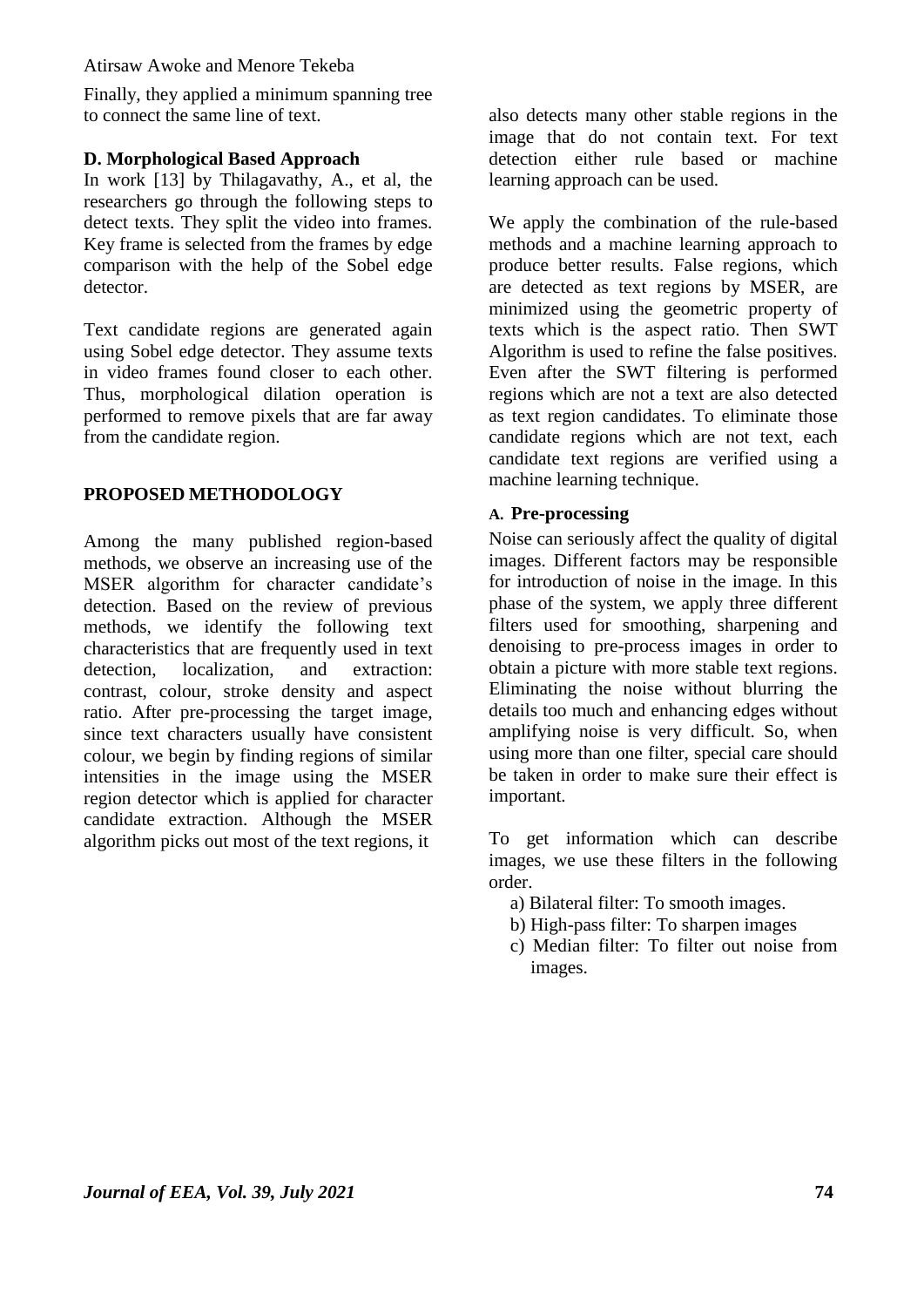

Fig. 1: System architecture for text detection

### **B. Extracting Character Candidates**

In order to refine the character candidate information in images, we use MSER to retrieve the edges and local features of characters. The word extremal refers to the property that all pixels inside the MSER have either higher (bright extremal regions) or lower (dark extremal regions) intensity than all the pixels on its outer boundary. The MSER works fine for finding text regions. Since the consistent colour and high contrast of text regions with the background leads to stable intensity profiles.

### **C. Constructing Text Candidates**

We choose the character candidates according to structural features called aspect ratio as given in equation 1. Aspect ratio: the shapes of characters are found to be roughly rectangular connected components. But in English" i"," I"," l"," j"," J" are comparatively thin texts, with arrangements similar to cable in an image. The below threshold is used to remove the background noises while it preserves the thin text at the same time.

*Journal of EEA, Vol. 39, July 2021* **75**

$$
Aspect Ratio = \frac{Max(Width, Height)}{Min(Width, Height)} \tag{1}
$$

The biggest threshold is used to eliminate big candidate regions while the small threshold is used to discard non-text regions like wires and leaves.

### **D. Stroke Width Transform**

Stroke width of a text remaining is almost the same as in a single character; however, there is significant change in stroke width in nontext regions as a result of their irregularity. The initial step of stroke width extraction is to get skeletons of the remaining MSERs. On every foreground pixel on the skeleton, distance transform is applied to compute the Euclidean distance from this pixel to the nearest boundary of the corresponding MSER.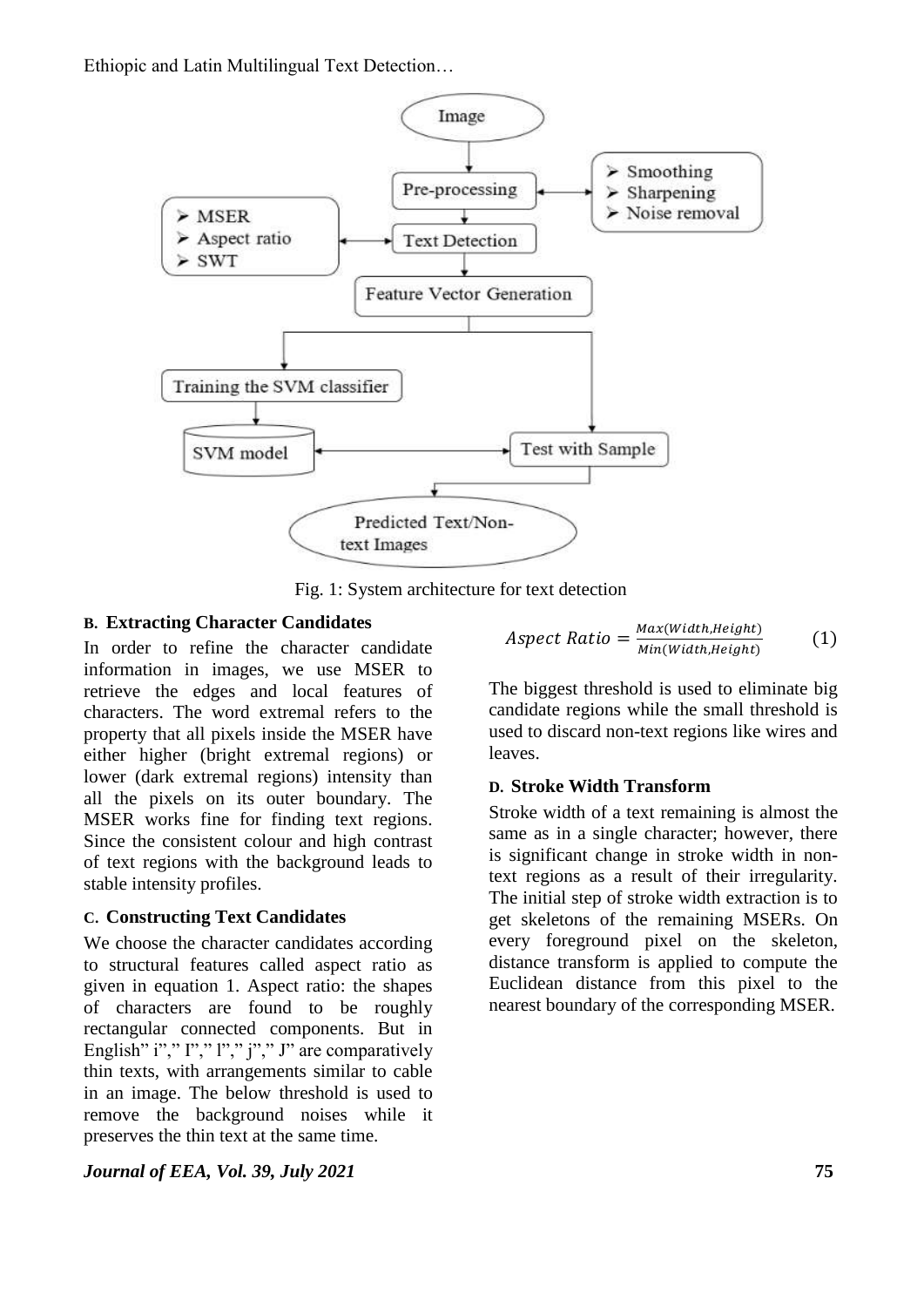Then we obtain a skeleton-distance map. If the standard deviation of the stroke width of the character candidates is large, it is less likely to be a true character. A value of 0.5 is chosen as a threshold for removal of non-text regions using equation 2.

$$
Threshold. = \frac{Standard\ deviation_{stroke\ width}}{Mean_{stroke\ width}} \qquad (2)
$$

Even after the stroke width filtering is performed, regions which are not text are also detected as text region candidates.

We first merge the individual characters into a single connected component using a small bounding box threshold which is 0.02. To eliminate those candidate regions which are not text, for each of the candidate text regions within the bounding box, their respective feature vector is computed with LBP which is the input for SVM. Finally depending on the feature vector, the SVM classifier classified each region as text and non-text. Those regions which are classified as text will be the output of the system.

### **E. Feature Extraction**

LBP which is a feature extraction algorithm is chosen because one of the aspects of text is that it has a unique pattern for each character. These can be used for constructing a feature descriptor for a window. The LBP operator assigns a decimal number for each pixel of an image, called LBP codes. This pattern is used to encode the local structure around each pixel. Each pixel is compared with its eight neighbours in a 3 x 3 neighbourhood by subtracting the centre pixel value. The results which are less than the centre pixel value is encoded with 0 and others with 1. A binary number is obtained by concatenating all these binary codes in a clockwise direction starting from the top left one and its corresponding decimal value is used for labelling.

Table 1 LBP Computation

|  |  |  | Binary:    |
|--|--|--|------------|
|  |  |  | 0001001    |
|  |  |  | Decimal:19 |

## **F. Classification**

The preliminary aim of the classification phase of our system is to distinguish candidate text regions which come from as output from rule-based filtering as text or non-text. Finally, it is determined if the text candidates actually contain a text string using a SVM classifier.After text candidate combination; we use SVM to classify potential text regions into text and non-text using the extracted feature vectors. Those text regions which are classified as text will be the output of the system.

## **RESULTS AND DISCUSSIONS**

As far as we know, there is no work done in detection of Ethiopic text from images. Due to this there is no available Ethiopic text image database used for conducting an experiment. So, we prepare a multilingual scene and caption text dataset. The dataset contains 400 images, which contains 50 caption images and 350 scene images.

The second dataset used is the International Conference on Document Analysis and Recognition (ICDAR) 2003 dataset which evolves from a series of robust reading competitions held by ICDAR. The dataset consists of 462 images including 229 for training and 233 for testing. For each word within each image, the ground truth is fully annotated. We set two types of evaluation units in the dataset; objective and subjective evaluations.

Objective evaluation, the word level as shown in Figure 2.1(a), is used in the ICDAR dataset. However sometimes, it is hard to partition text regions within an image into individual words based on their spacing; it is almost impossible and non-trivial to perform word partition. Therefore, we consider subjective evaluation, the evaluation metric to use regions which contain the text rather than a word as shown in Figure 2.1(b).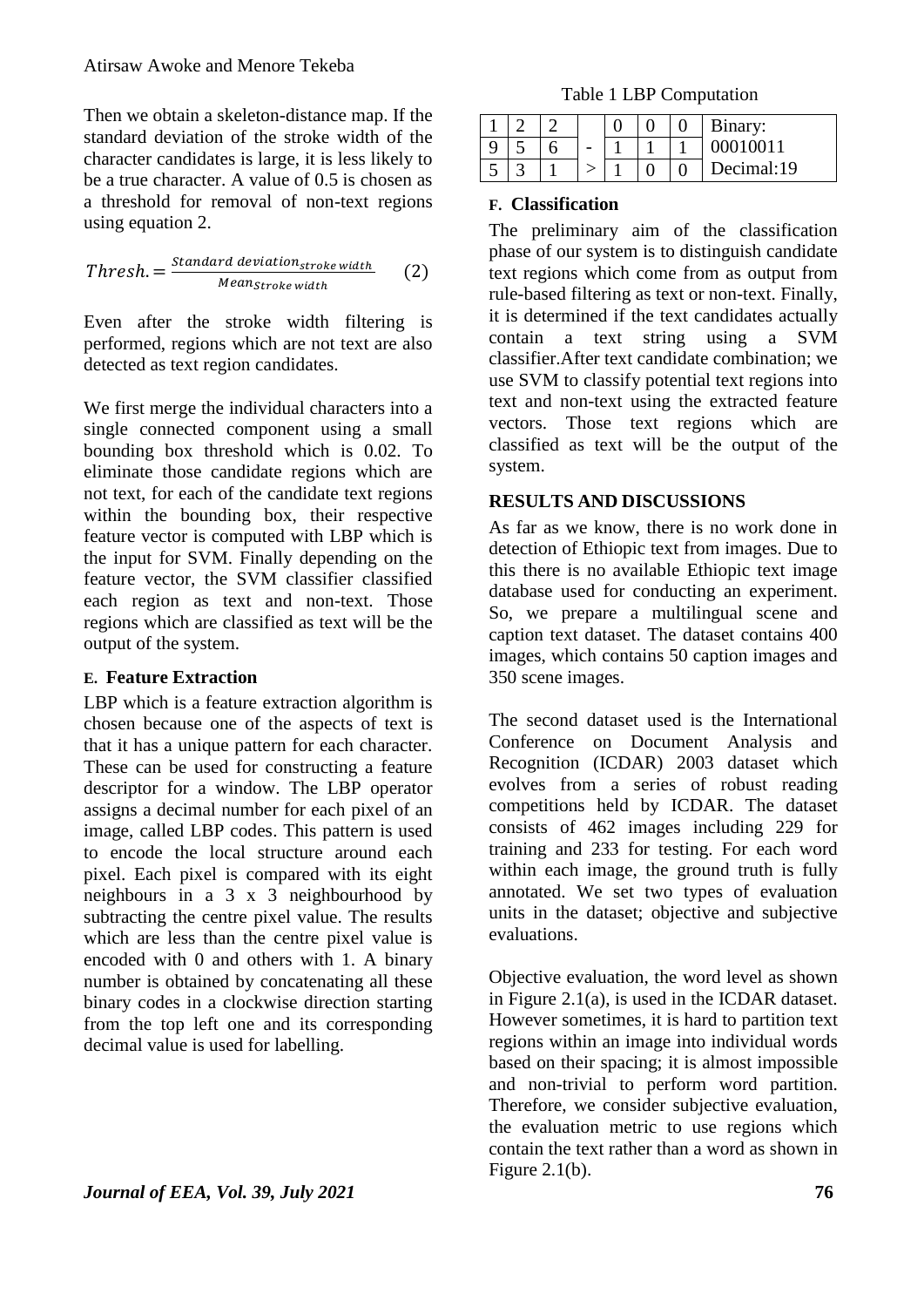

(a) Sample ground truth for objective evaluation



(b) Sample dataset for subjective evaluation Fig 2: A multilingual scene text example.

The performance of our approach was evaluated by measuring its detection rate, based on precision, recall, and F-Measure. The three evaluation values were computed by using equations 3-5, respectively. Precision is defined as the number of true positives (TP) over the number of true positives plus the number of false positives (FP).

$$
Precision = \frac{TP}{TP + FP}
$$
 (3)

Recall is defined as the number of true positives (TP) over the number of true positives plus the number of false negatives (FN).

$$
Recall = \frac{TP}{TP + FN} \tag{4}
$$

These quantities are also related to the (F-Measure) score, which is defined as the harmonic mean of precision and recall.

$$
F-Measure = 2 * \left(\frac{(Precision * Recall)}{(Precision + Recall)}\right)
$$
 (5)

1) *Objective Evaluation*: This evaluation unit is based on the ICDAR word level evaluation mechanism. DetEval software is used for evaluation. The first experiment is conducted on our prepared dataset. For both the training and testing 400-word blocks are extracted using our system. All the dataset is fully annotated. Finally, DetEval software is used for objective evaluation and the following results in Table II are obtained.

| Precision | Recall | F-Measure |
|-----------|--------|-----------|
| 81%       | 74%    | 77.5%     |

As far as we know there is no work to compare our method with it by conducting an experiment with the same dataset. So, to compare with other methods we conduct an experiment on the publicly accessible ICDAR 2003 dataset. We compare our approach with existing methods which conduct experiments on ICDAR 2003 dataset. The comparison is made with the state-of-the-art method developed by Boris Epshtein.

Table 3: Text detection result in ICDAR dataset

|   |                | for       |      |       |  |  |
|---|----------------|-----------|------|-------|--|--|
|   | Assessment     |           |      |       |  |  |
|   |                | Precision | Reca | F-    |  |  |
|   |                |           |      | Measu |  |  |
| g |                |           |      | re    |  |  |
|   | Ours           | 78%       | 70%  | 74%   |  |  |
|   | $\Xi$ Method[1 | 73%       | 60%  | 66%   |  |  |
|   |                |           |      |       |  |  |

The experimental results in Table 3 demonstrate the effectiveness of the proposed method. Our method performs better than the results obtained by the state-of-the-art method given in [14]. We believe the improvement in the performance comes from the usage of the pre-processing stage, MSER and classification stage of our system.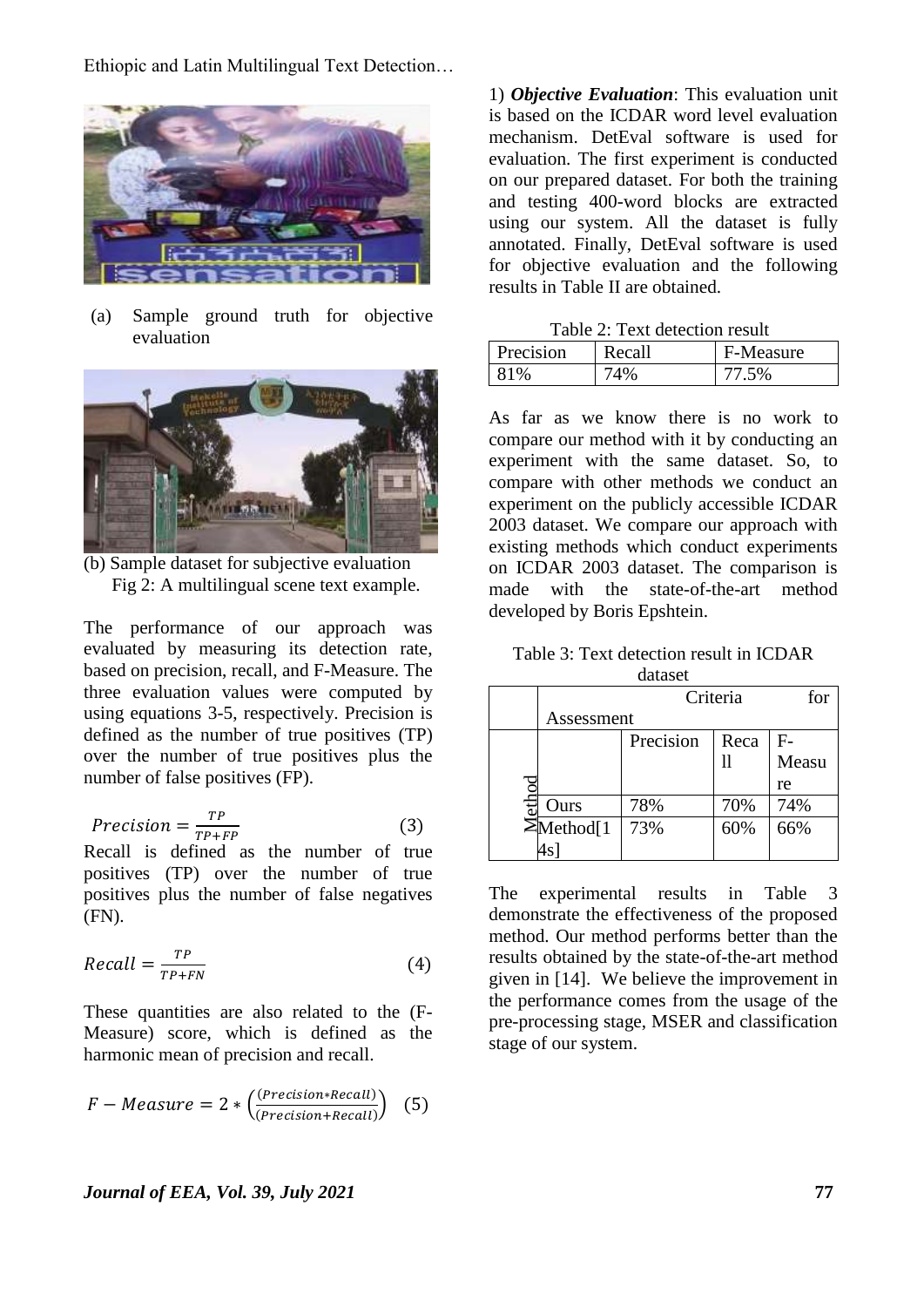2) Subjective Evaluation: For most images as shown in Figure 2.1(b), it is hard to partition and prepare a ground truth for a word text in images.

As a result, even if the detector successfully identified the text in the image, the match scores between a bounding box for an entire block of text and bounding box for a single word tended to be very low. In this evaluation mechanism there are no ground truths consisting of bounding boxes for individual words, while our detection system outputs bounding boxes for the entire group of text regions.

We consider the evaluation metric to use regions which contain the text rather than a word level objective evaluation mechanism. The performance measure in the subjective evaluation is its detection rate, defined as the ratio between the number of detected text images and all the given images containing text. The experiment is conducted using our prepared dataset.

Table 4: Text detection result

| Precision Recall |        | F-Measure |
|------------------|--------|-----------|
| 97.28%           | 84.12% | 90.7%     |



(a) MSER detection result



(b) After removing non-text regions based on aspect ratio



(c) After removing non-text regions based on stroke width transform



(d) Candidate text regions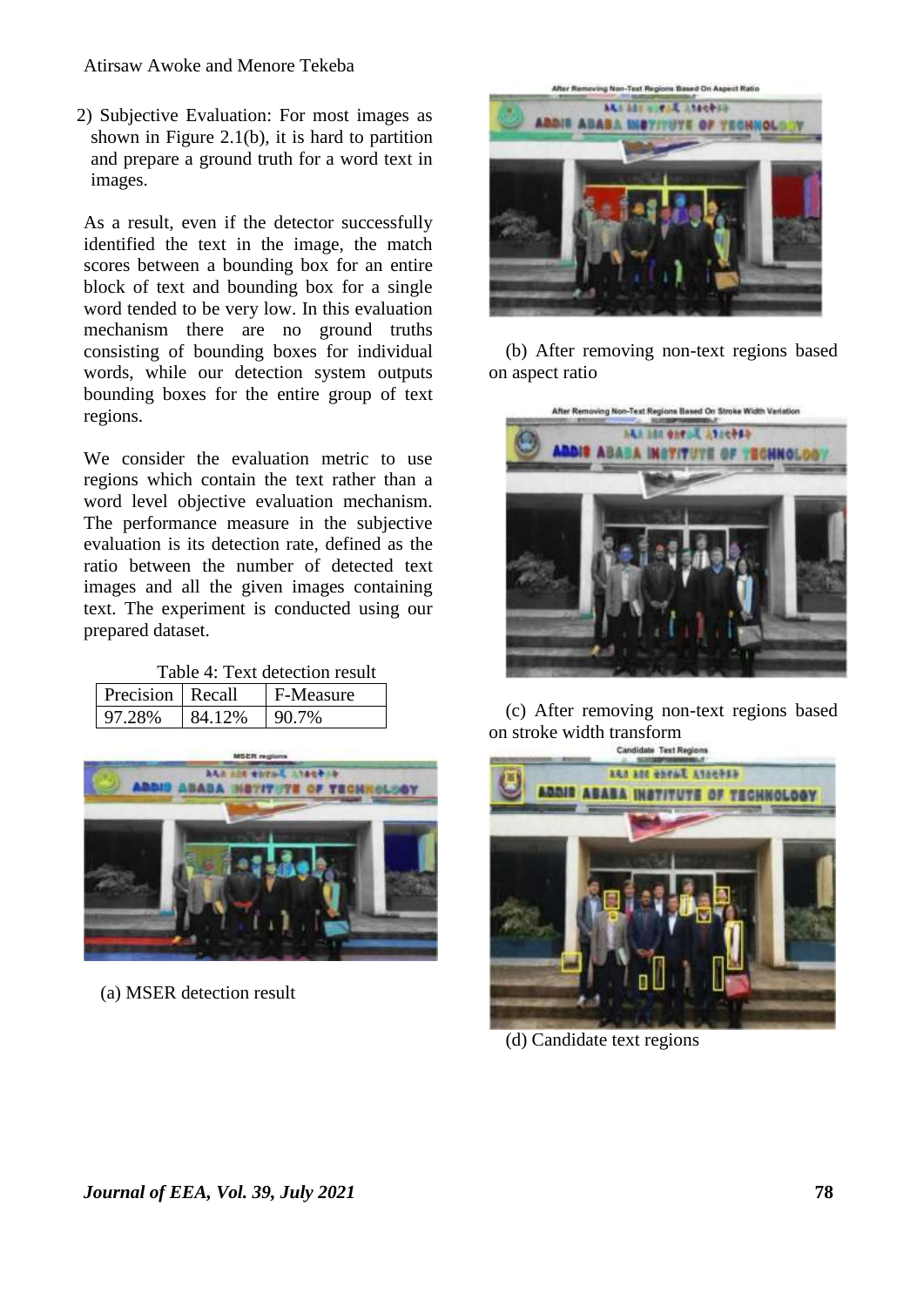

(e) Final detection result Fig. 3: Sample step by step text detection.

### **CONCLUSIONS**

Text detection in images is a difficult problem. The difficulty is due to wide dissimilarity in fonts, sizes colour and textures of text regions embedded in scenes. The location of the text in the image also follows a random behaviour presence of repeating patterns and complex backgrounds in unconstrained images increase the difficulty for detecting text from images. Encoding all these variabilities in a rule-based approach is extremely challenging. So, in this work, we combine rule-based approach with machine learning methods to generate a model to discriminate between text and non-text regions from images. In order to minimize the effect of noise in images, pre-processing techniques have been applied in input images.

Then since text characters usually have consistent colour, we begin by finding regions of similar intensities in the image using the MSER region detector. Although the MSER algorithm picks out most of the text, it also detects many other stable regions in the image that are not text. Geometric properties of a text character which is aspect ratio followed by SWT are used to filter out non-text regions. After the geometric filtering and SWT is performed, regions which are not a text may be detected as text region candidates.

To eliminate these candidate regions which are not text, the respective feature vector of each candidate text region is computed by LBP. The feature vector is then used as input for the SVM classifier which decides whether the candidate regions are text or not.

#### **FUTURE WORKS**

- 1. Script identification can be done since the output of the system which is the localized text regions may contain multiple lines of text with different scripts which can be applied as input for script identifier.
- 2. Multilingual OCR can be developed using this work as a pre-processing step.

#### **REFERENCES**

- [1] Zhang, Jing, and Rangachar Kasturi." Extraction of text objects in video documents: Recent progress." Document Analysis Systems, 2008. DAS'08. The Eighth IAPR International Workshop on. IEEE, 2008.
- [2] Mao, Wenge, et al." Hybrid Chinese/English text detection in images and video frames." Pattern Recognition, 2002. Proceedings. 16th International Conference on. Vol. 3. IEEE, 2002
- [3] Kim, Kwang In, Keechul Jung, and Jin Hyung Kim. " Texture-based approach for text detection in images using support vector machines and continuously adaptive mean shift algorithm." IEEE Transactions on Pattern Analysis and Machine Intelligence25.12 (2003): 1631- 1639
- [4] Ye, Qixiang, et al." Fast and robust text detection in images and video frames." Image and Vision Computing 23.6 (2005): 565-576.
- [5] Vinod, H. C., S. K. Niranjan, and G. L. Anoop. " Detection, Extraction and Segmentation of Video Text in Complex Background." International Journal on

#### *Journal of EEA, Vol. 39, July 2021* **79**